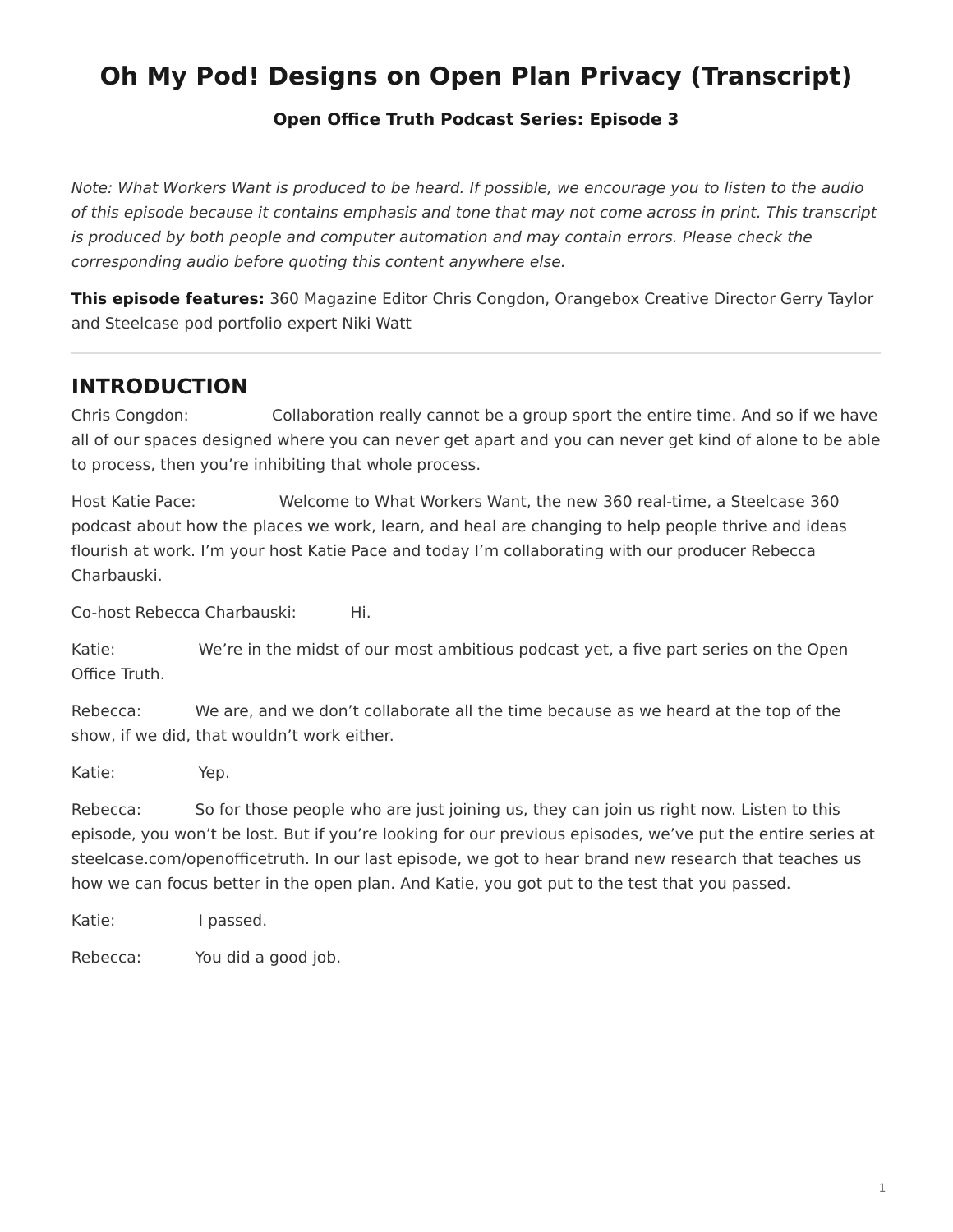Katie: So today we're going to focus on how teamwork is changing and what that means for the way we work and how that impacts the open office. We're going to spend some time with experts and solutions for privacy in the open plan. So that means what does it look like when we need four walls and a door. And we're also going to hear from the creative director of Orangebox, the UK-based company that's been designing for work away for the desk from its inception in 2002. And we'll also hear about an emerging privacy solution pods and how to find the best pod for you.

Rebecca: Have you found your best pod, Katie?

Katie: Oh yes. I love my pod.

Rebecca: We're going to start with new research on teamwork and you and I work together on a team and we know teamwork is very different than it was even 10 years ago.

Katie: True, yes.

Rebecca: It's very fast paced. It requires a lot of collaboration back and forth. 360 Magazine recently published an issue called [New Work, New Rules](https://www.steelcase.com/research/360-magazine/new-work-new-rules/), and it says the average person spends more than half of their day at work working with other people.

Katie: Yeah, that's really true.

Rebecca: Yeah. But for some people, the truth about the open office is, they're just trying to figure out how to do that.

Katie: Well, to figure all this out for real in a way that doesn't involve pizza boxes for privacy-

Rebecca: Or scored snaked across the floor.

Katie: Or scored snaked across the floor. Yes. I sat down with 360 Editor, Chris Congdon, and she told me about this fundamental shift from designing for an individual in the open plan to designing for teams. So it's a very different way to think about the workplace. Let's listen in.

Chris, thanks for joining us.

Chris Congdon: Thanks Katie. It's always great to be here.

Katie: So teamwork isn't new, but your article reports on how teamwork has changed. So why is that?

Chris: Well, I think there's a lot of factors that are kind of coming together at one time. I mean, one, every organization feels pressure to innovate. We've got to come up with something new, different, faster, better. So all of us are on a quest for innovation, but it's got to be fast innovation. So, we can't dawdle about getting solutions out to market.

Katie: Right.

Oh My Pod! Designs on Open Plan Privacy (Transcript) 2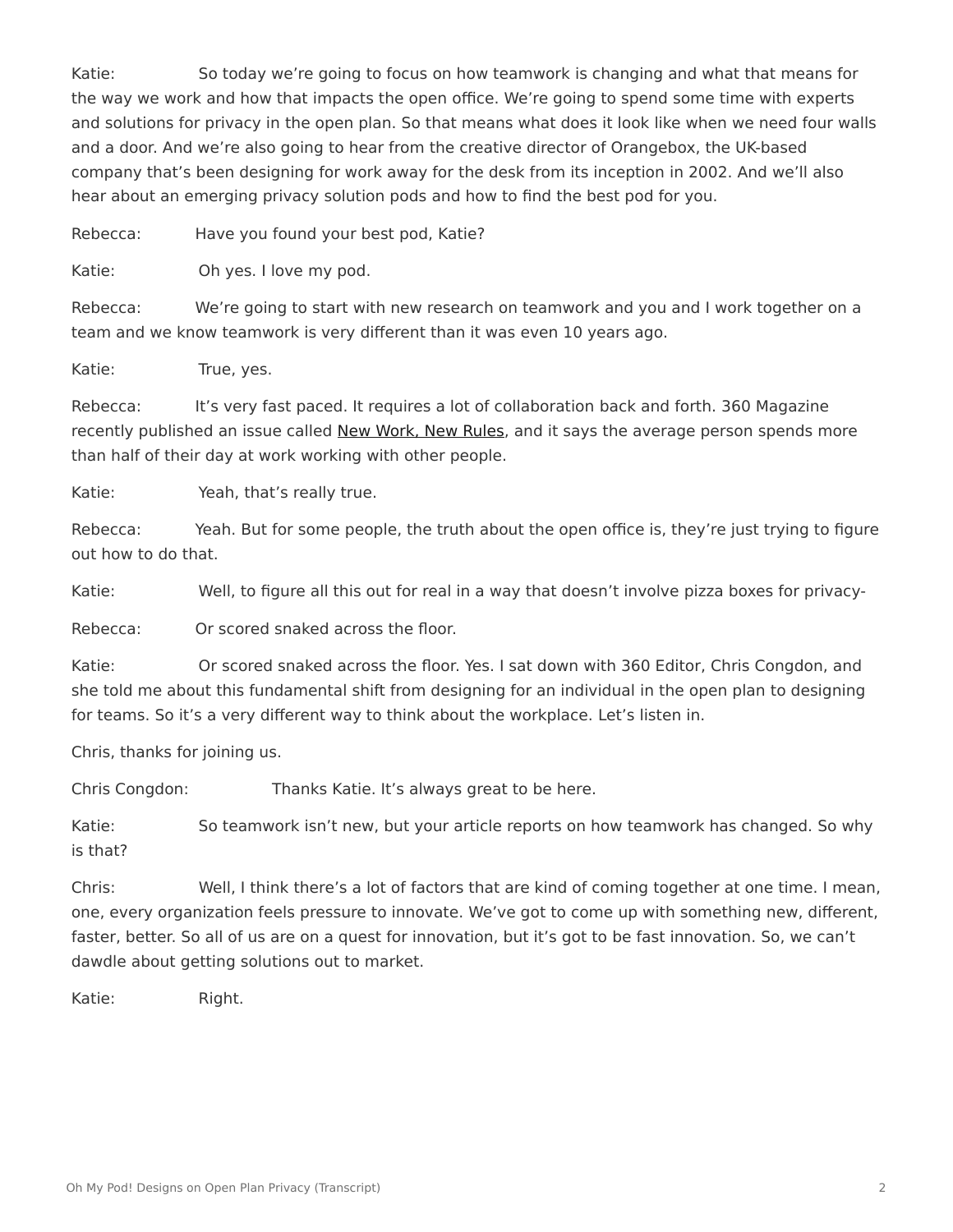Chris: So everybody's feeling the pressure for speed and just go faster and faster and faster. And you add to that, that it's just a lot more complex. There aren't easy answers for everything that's out there in the world, so the problems that we're trying to solve are just a lot trickier. And so you have these things coming together where it's the speed, the intensity of the need to innovate and the complexity, and that's causing teams to have to work fundamentally different than we ever have before. And how is that different?

And the analogy that just popped into our heads as we started thinking about, of course a sports' analogy, and started thinking instead of being like a sport where each of you is doing your own thing, like running a relay, you're running your leg of the relay and then you're handing off the baton or the project to the next person and having this very kind of linear progression through your work. It's a lot more like playing soccer or basketball where it's like this super fast pace. You can't do your thing alone. You've got to have a team around you. And it's constantly going back and forth and back and forth. And it's just a fundamentally different way of working than what we did, even five years ago.

Katie: Yeah, it's more intense.

Chris: So much more intense. Absolutely.

Katie: So with this new kind of teamwork, is it fueling some of these frustrations? Is this some of the reason why there's so much frustration? And we just heard a little bit earlier, like so much anger about the open office.

Chris: Well, I think part of what's going on is it's pushing people in different ways. So for example, if work used to be kind of this linear paced kind of thing, the office used to be designed around that. And it's not so much about the open plan overall, but some aspects of an open plan space might be having lots of people kind of sitting in rows and kind of sitting individually, whether it be in cubicles or benches or that kind of thing. And that's okay when the work that you're doing is very individual and I just do my own thing and I kind of keep my nose down.

But now when you've got people who are needing to be together and interacting, not just two people shoulder to shoulder, but a group of people, where do you go to do that? And a lot of open plan spaces haven't been designed to really create a home for teams. So a lot of times teams are feeling like, they just don't have the kind of space that they need to work in. So it's not designed for the kinds of interactions they're having. They don't even actually have their own space where they can do that kind of work.

And then I think another thing that people are really starting to feel is, because they're being asked to innovate, a lot of the spaces that we have to do work weren't really designed for innovation. And I think we're still frankly figuring out what it takes spatially to help people come up with new ideas. But some of the things that we know for sure is sitting in a very traditional conference room is not going to cut it, because people tend to be in very kind of passive behaviors that we sit, we listen, we watch a presentation, but that's not innovation. That's just being a bystander. To actually get people engaged in innovation, they have to get more physically engaged, standing up, moving around, trying new things. And our workspaces for the most part just haven't been designed to support that.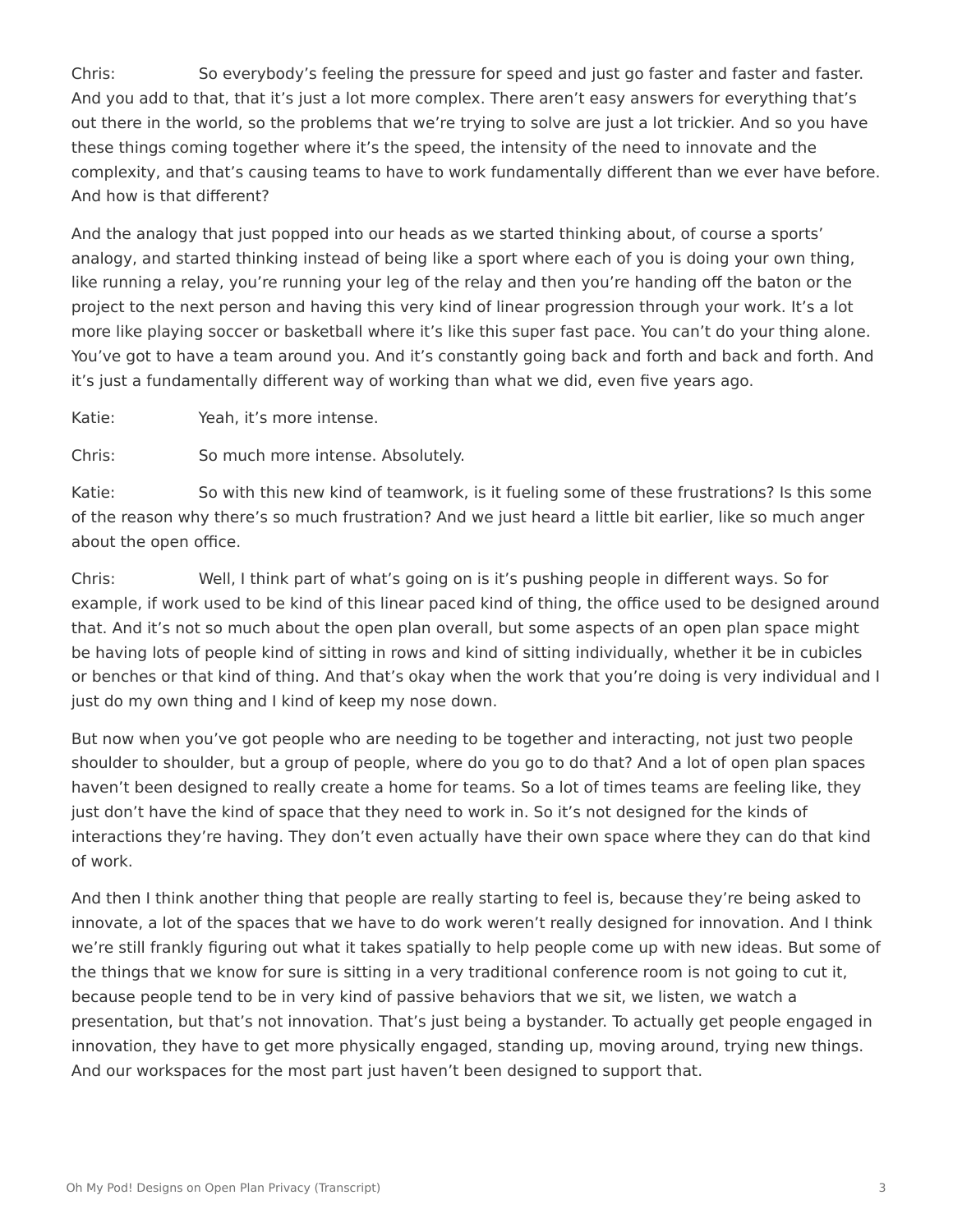Katie: Yeah, and they haven't been designed to support the individual. Right? So now we have all of this teamwork and, "Hey, we're all going to work together all the time. We're going to take down the conference rooms. We're going to have collaboration all the time." And that's good and right, but you also have to think about the individual. Right? You have to think about me. I need to work alone sometimes too.

Chris: Yeah. I mean, collaboration really cannot be a group sport the entire time because we know enough from our work on collaboration that it's an ebb and flow between being together as a group and then you need to go away as an individual to develop your own thoughts and your own ideas or just to digest some of the ideas that you've generated as a group. So it's this kind of dance, if you will, between together, apart, together, apart. And so if we have all of our spaces designed where you can never get apart and you can never get kind of alone to be able to process, then you're inhibiting that whole process.

So, individuals need to be able to have that freedom to be able to be in close proximity where we can see each other and work together, but I also have to rapidly toggle into a mode where I can focus and concentrate and then be able to go back and forth and back and forth.

| Katie:   | Right.                                              |
|----------|-----------------------------------------------------|
| Chris:   | Yeah.                                               |
| Katie:   | Well Chris, thanks for joining us.                  |
| Chris:   | Thanks Katie.                                       |
| Rebecca: | So that sounds like just how our team works, Katie. |
| Katie:   | Yes, we are totally a basketball team.              |

### **DESIGNING FOR WORK AWAY FROM YOUR DESK**

Rebecca: We are. So the question is how do you design for these spaces? We caught up with Orangebox Creative Director, Gerry Taylor on the phone. He's been with the company since it began in 2002.

Katie: And if you aren't familiar with [Orangebox](https://www.steelcase.com/brands/orangebox/), they're a new part of the Steelcase family. They're based in South Wales and since the beginning they've been designing for this work away from the desk.

Rebecca: Gerry, can you start by telling us how you approached design as a creative director?

Gerry Taylor: Well, I think it's a unique [inaudible 00:08:32] of Orangebox and it's intrinsic to our success. I always described that the circle completes itself. We all talk to each other. And part of the success of Orangebox is we're not a hierarchical company, but a flat company and that circle has always completed itself in the sense that ideas don't go on for years before they're coming around and having discussions with the senior sales guy.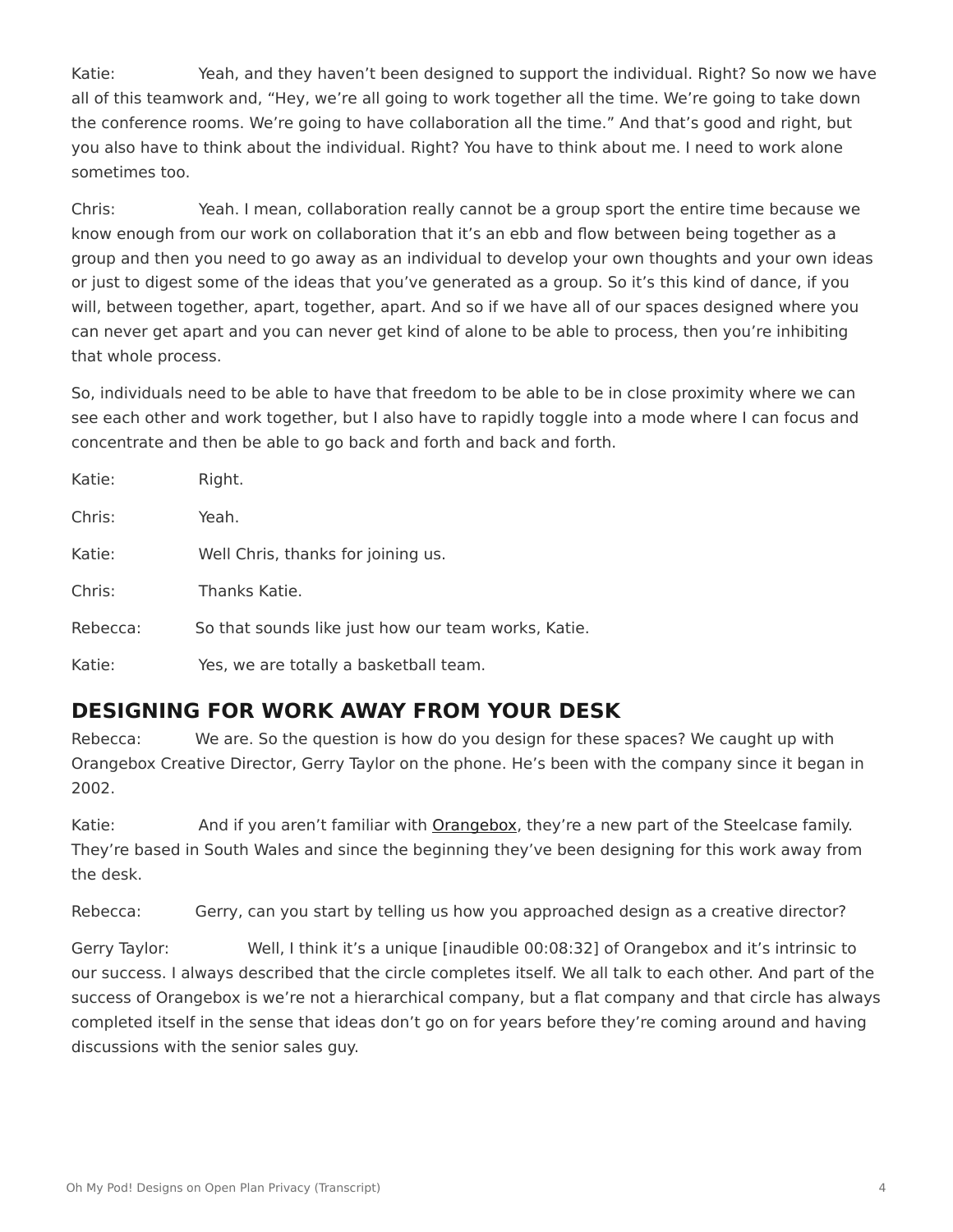And my job is a Creative Director is to try to always be pushing, sometimes just maybe pushing a little bit too much, but one great asset I tell everyone about the company is a great CEO is someone who directs a company but then needs enough space for everyone to occupy and to rise in and do a great job. And for me that's a perfect description for the way that Mino has always setup and run the company. And he's just allowed me the privileged position of being incredibly close to the development of Orangebox.

Rebecca: I love something you've said to me in the past. If you're going to ask people to work away from the desk, which is a very mature piece of furniture, very refined, then you're going to want the places they're moving to, to be serious as well. You want them to have comfort, performance and function. How do you do that? How do you know when you have a great design idea?

Gerry: I think design struggles when it isolate its sales and it becomes a little bit too precious about itself. I think great ideas should always be able to stand up. Sometimes you have to not share something. You have to let something mature before you expose it too much, but I actually believe good ideas should be communicable, even quite early on in the process. I mean, in fact, I'm doing that now. I'm working on new projects now for Orangebox and what I'm actually doing is writing a narrative for what this product is about before based on research, based on observations, before even starting to think about what might this look like. It's describing the culture and I've always found that more important because something I fundamentally believe is you don't sell furniture, you sell narratives.

Rebecca: I love that you don't sell furniture, you sell narratives and not just because I'm a storyteller. You're always thinking about how people fit into what you're doing, so the stories behind the products you're making. And I'd love to hear the story behind one particular system that you have. It's called [Away from the Desk](https://www.steelcase.com/products/lounge-seating/away-from-the-desk/) and that's the actual name of the system, Away from the Desk. So for listeners who haven't seen it, it's a soft upholstery system. It can have really high backs so it can feel really private or it can have a low back and feel more open. It lets two people sit across from each other or next to each other in a lounge posture. There's just a ton of options. Can you tell us how that came to be?

Gerry: I think one thing that we knew was important is this idea of away from the desk being a system and systems come alive when you give an intelligent matrix to really good designers and really engaging clients who can then take that product and use it in their way, even using the fabrics on the product. And one really clear asset with Away from the Desk is the ability to use the [block 00:12:22] upholstery and to play with the fabric specification within that block upholster. We're all trying to make great work environments that allow people to work in a better, happier, more fulfilled way.

## **WHAT PRIVACY LOOKS LIKE WHEN IT MEANS FOUR WALLS AND A DOOR (PODS)**

Rebecca: It was great to talk to Gerry because one of the things Orangebox also does so well is pods and while for a lot of people, pods are this new addition to the workplace landscape. Orangebox's actually on its fourth generation of [pods.](https://www.steelcase.com/products/pods/air3/)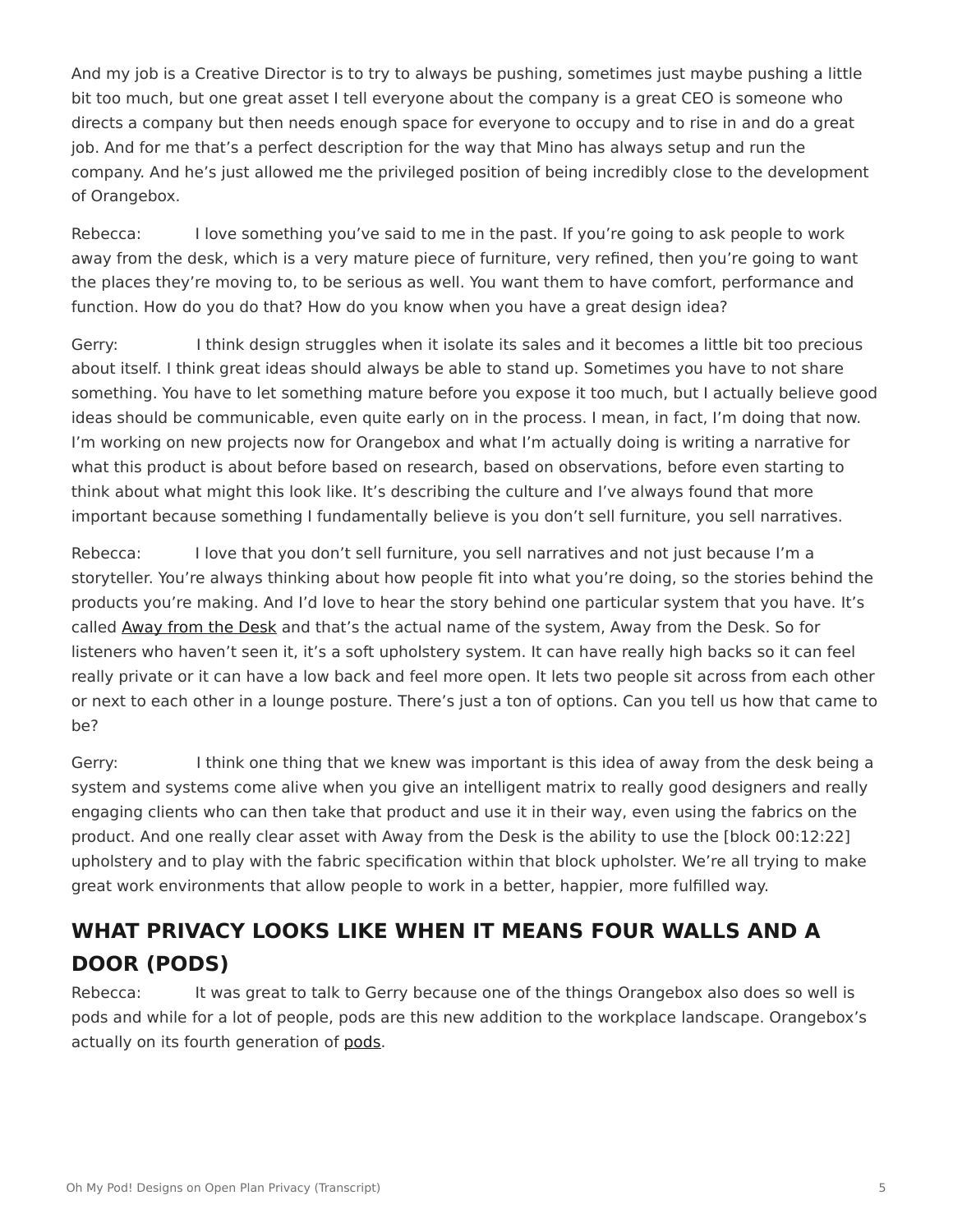Katie: And it's really this interesting, emerging solution and we can see why. We asked our Instagram followers if they had a place to go to make a personal phone call and 66% of people said, yeah, they do.

Rebecca: Really?

Katie: But what's amazing is that more than one third, 34% of people said no, they don't actually have a place to go if they can make a personal phone call. I mean, could you imagine if you had to walk to your car to make a personal phone call?

Rebecca: That would break the workflow for me. For sure.

Katie: Yeah.

Rebecca: Yeah. I mean sometimes you just have to call your doctor or check in on your kid. I mean, there are things you have to get done, right? And you don't want to have to leave the building. So pods are a good answer, but pods are not chairs and tables, they're a very different kind of solution. And people have to ask different kinds of questions. Like, have you ever been outside a pod, and you can actually hear the person inside the pod?

| Katie:               | Yes.                                                                                                                                                                                            |
|----------------------|-------------------------------------------------------------------------------------------------------------------------------------------------------------------------------------------------|
| Rebecca:<br>privacy. | So the acoustics aren't so great and it's actually disruptive instead of helping with                                                                                                           |
| Katie:               | Yeah. It's not effective at all.                                                                                                                                                                |
| Rebecca:             | Yeah.                                                                                                                                                                                           |
| Katie:               | There's no visual privacy so you feel like you're in a fishbowl.                                                                                                                                |
| Rebecca:             | Totally. What makes a good pod?                                                                                                                                                                 |
| Katie:               | So we sat down with Niki Watt, the Steelcase Category Manager for Architecture about<br>just that. What makes it good and what questions should we be asking (Take the Interactive Quiz)? Well, |

Niki, thanks for joining us.

Niki Watt: Thanks for having me.

Katie: The news articles about our industry recently are about pods. Right? They're everywhere. So in the most recent article, the BBC reported that in 2015 only one company showed a pod at NeoCon, which is our big industry show. And then this year there were more than a dozen companies that did. And for anybody that goes to this show, there was like pods everywhere, in the hallway in everybody's showroom. There were just pods everywhere. So tell us a little bit about why is this, why are the pods so popular right now?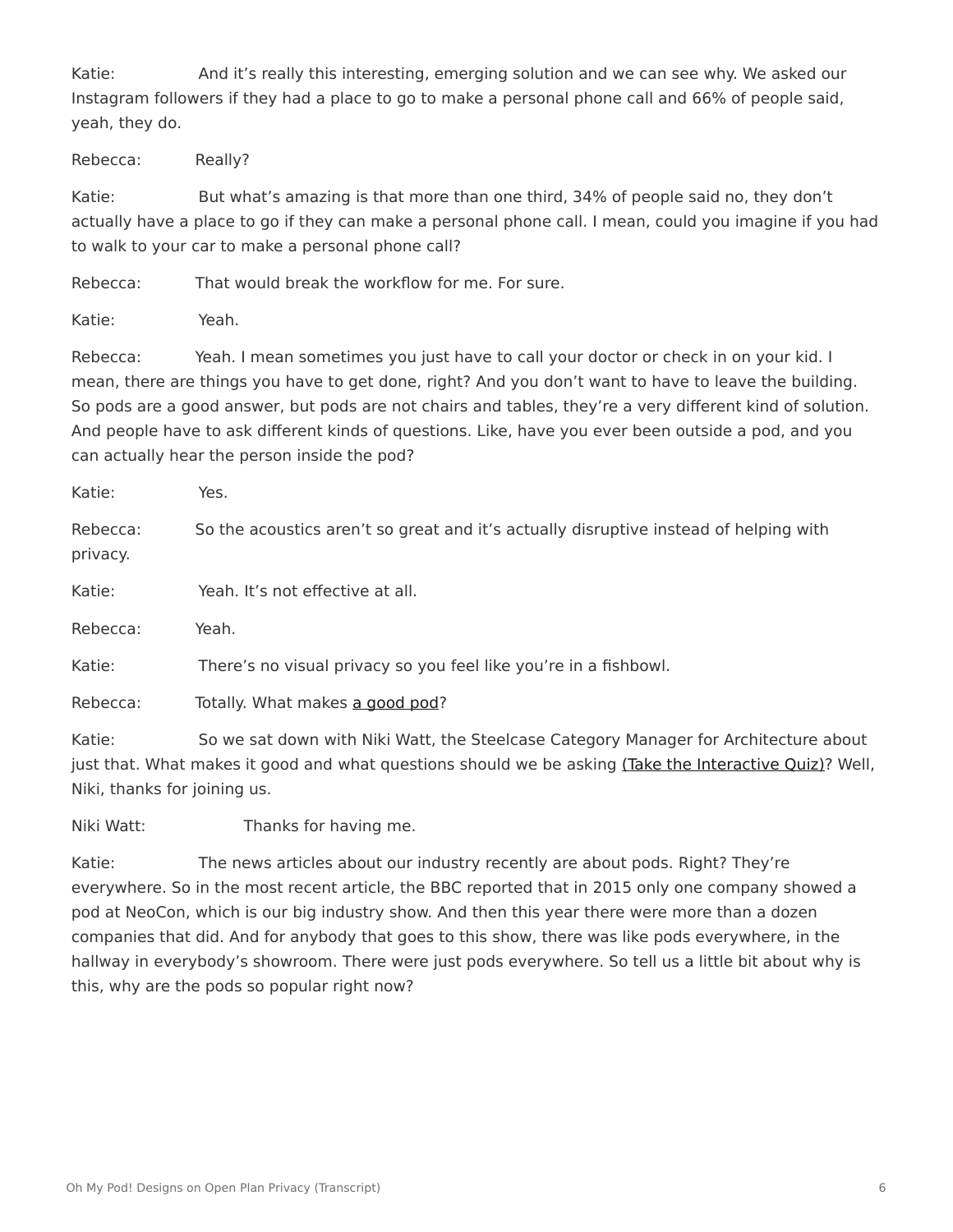Niki: I think they're growing for a couple reasons. Just from a people perspective, we're all so very overwhelmed with information and work to do, in charge with creating and innovating that I think individual people are looking for a little bit of respite to make a private call, to think for 15 minutes without any interruption.

Katie: Right.

Niki: So I think there's that side of that. I think from a organization standpoint, they know that this demand for enclosed spaces is continuing to grow. So how do they solve it and how do they solve it quickly is at the forefront of how they're making decisions right now.

Another benefit to organizations is really quick installation. So if you need an enclosed space, if you need a room, if you built that out of traditional construction or drywall, that would take two weeks for a smaller pod. And these pods in the market, including ours, they're installing in half a day. So there's a real benefit there just in terms of time and money and loss of productivity for being in a space.

Katie: Yeah. Talk a little bit about what they're used for because I also wonder, do people put pods in and then somebody sits in there all day and it's like, "Forget the open plan. This is my office."

Niki: Yeah. So what we're seeing really is two main types. We're seeing these foam booth pods that are really designed for individuals, stand up, quicker phone calls or meetings or a place to recharge. And then there's pods that are more suited for smaller teams. So think in terms of two to six people is what we're seeing a lot of. And I would say depending on what type of work, how long you're going to be in there, that's typically how we see people making decisions on which one they're going to use.

Katie: So a lot of it is, it's just bringing that choice, right?

Niki: Absolutely.

Katie: Like, I need a place to make a phone call or call my doctor or sometimes I'm on the phone with Europe and not everybody wants to hear that conversation. Right?

Niki: Exactly. And I think the one thing that's really interesting, pods have come to the market so quickly. I think some of the user experiences and workers or employees while they're in there are really discovering, "Oh, while I'm in there, I would really still like a nice experience."

Katie: Yes. So talk a little bit more about that because there are some quirks in designing for pods like, I think we've heard people like, "We just took two by fours, we put it up in the office and we said that's good because we just need some privacy." But you have to think about these things, right?

Niki: Right.

Katie: It's not just visual or acoustic privacy.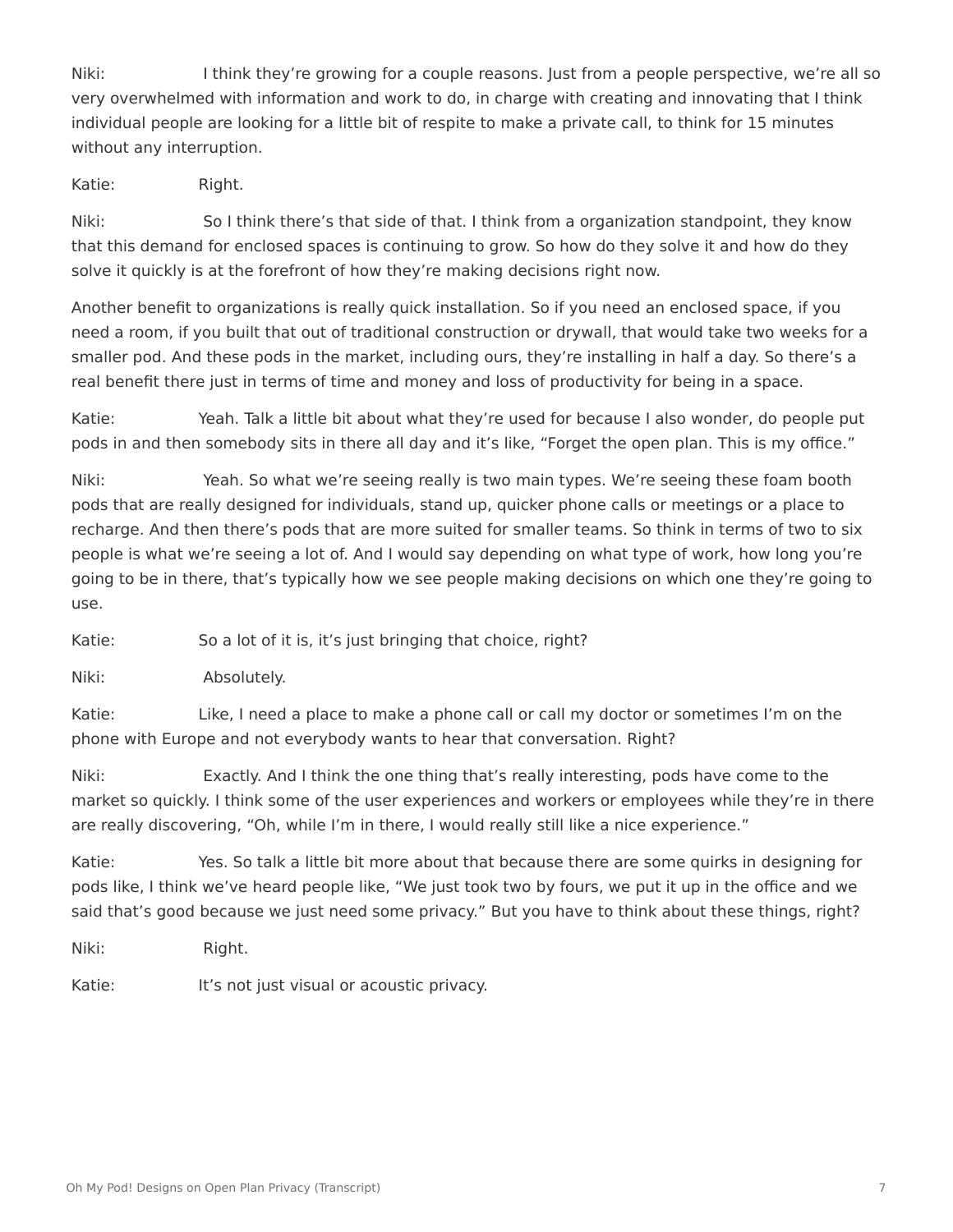Niki: And I think there is a little bit of that, well, something is better than nothing. And you're right, something is better than nothing, but as more and more people use pods, how do you create that great experience inside there? Because the two by four is not creating a great experience for work ticket done or thinking to get done.

Katie: So how do I know? How do I know this is the one I should be looking for? What should we look for?

Niki: From that standpoint, organizations are looking at how to choose right now in terms of do they need a foam booth, do they need larger pods? And one of the big things that we're seeing and that we offer with our portfolio is UL certification, Seismic Certification, ADA requirements that we're meeting. And just because these pods are new to the market, doesn't mean it negates the need from a safety standpoint for those things within your workspace.

Katie: Right.

Niki: So organizations are making decisions on who is new to the market, who is new and fancy, and now they're starting to peel that onion back a little more and go, "Okay, if these things really are going to live within my floor plan, how do they meet those top line needs?"

Katie: Talk a little bit about some of the implications related to a power and maybe fire safety that people wouldn't think about.

Niki: Sure. And it's one of those things. They're new to the market so we always say check local codes because we're seeing some different things. But we also offer some great products. So [Orangebox pods](https://www.steelcase.com/products/pods/air3/) for instance and the air pod and the Weber ceiling that opens up and closes, typically negates that need for the fire suppression and to be hooked up to the sprinklers of the building system. So that has been fantastic and a game changer in terms of the pod market.

Katie: Right?

Niki: And how organizations are making decisions and choosing them.

Katie: There's also sort of the plug and play, like I need to plug it in and go and have power and I need that power to be like, not burn my building down. Right?

Niki: Exactly.

Katie: That's what we have in **SnapCab**, right? Which it's a plug and play solution that's safe.

Niki: It is. It is a plug and play solution. It's also on casters. So in terms of future flexibility for it, it works out great for a lot of organizations.

Katie: Right. And it's small enough. And what I love about SnapCab too is the way that... in our partnership with them is that we've been able to customize it. Right? So you can really express your personality in that.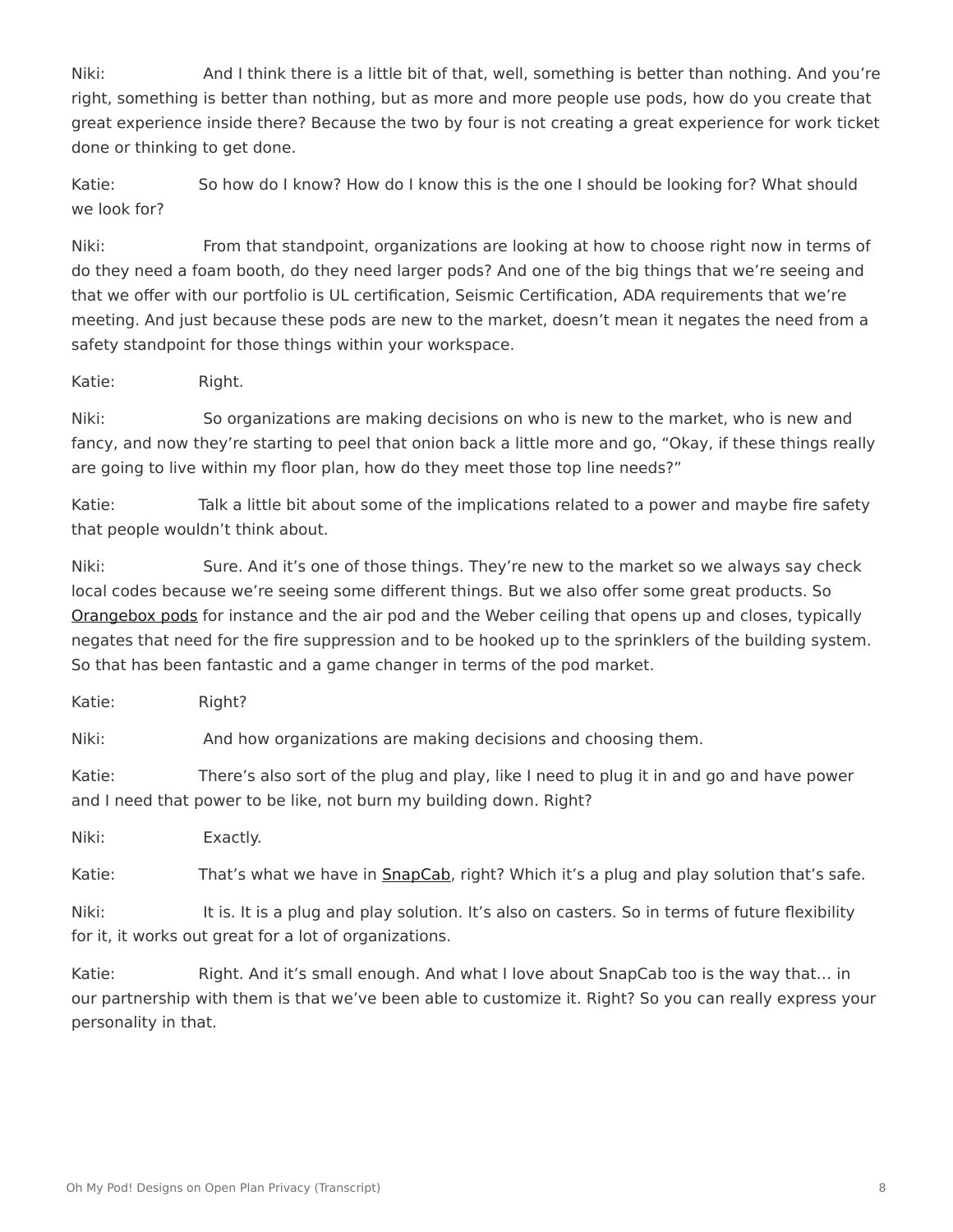Niki: Absolutely. Yeah. So we offer a foam booth size, that smaller size unit for someone and then up to supporting six people inside the pod very comfortably with technology, access to power, great air circulation.

Katie: So that's good when I'm, "Okay, I need to make a phone call, I need to go away." I pop in a lot of SnapCabs here and then in our space in Chicago too. So the third pod solution that we offer is from our partner IRYS. And that's great because then if just you and I need to have a quick connect, we can go away. And they also have this really nice front porch where we could kind of go under the quote unquote front porch. Right?

Niki: Yeah. The excellent thing about the IRYS pod is it ships in two weeks. So when we talk about quick responses to organization needs, it really solves for that very well and a very architectural way. It's a very beautiful pod. And to your point, there's two spaces in one there. You have that front porch underneath the canopy and then you have inside the pod, too, with access to marker boards or technology if needed.

Katie: So when we think about providing privacy, it's more than just shutting the door. Right? Do you want to talk a little bit about what else we need to consider with these pods?

Niki: Sure. There's usually when we're looking at products in what they can offer organizations or people that are working inside of them, there's four types of privacy we typically talk about. Visual, territorial, acoustic and informational, and with the pods, the two that really stand out the most would obviously be the acoustic number one. I don't want to hear you. If you're outside the pod, I don't want you to hear what I'm saying inside the pod and then the visual privacy. So to what extent, the amount of glass, do you feel like you're in a fishbowl when you're inside that pod or is there three solid walls and yet some glass offer access to light? We think about that quite frequently too, because you want that almost psychological safety in order to be focused or in order to be rejuvenating yourself, giving yourself a break from your day.

Katie: It's interesting. So I feel like more organizations are starting to learn that and think more intentionally about that with pods. I think you've said one time we may think of pods as this is a bandaid solution. Right? Like, "Oh shoot, we went too far open. Let's put some pods in here so we give people some privacy." And certainly we're seeing organizations use pods like that, but we're starting to see this more strategic shift. Right? Where they're actually being planned thoughtfully and thinking about these different types of privacy that people need.

Niki: Yeah, we are starting to see it earlier in the thinking about workspace and just more of a proactive strategy I would say versus a solve a problem to your point. And with the proactive strategies, organizations really are starting to think through where can we use these today? Where might we move them next month? How could we take them with us when our lease is up? That type of thing. And we're starting to see more and more projects where there's hundreds of pods that are on there. So it's nice to see that organizations are thinking about how do you balance that open plan and what does that look like? Whether that's with demountable walls or with pods. And that strategy's starting to take off.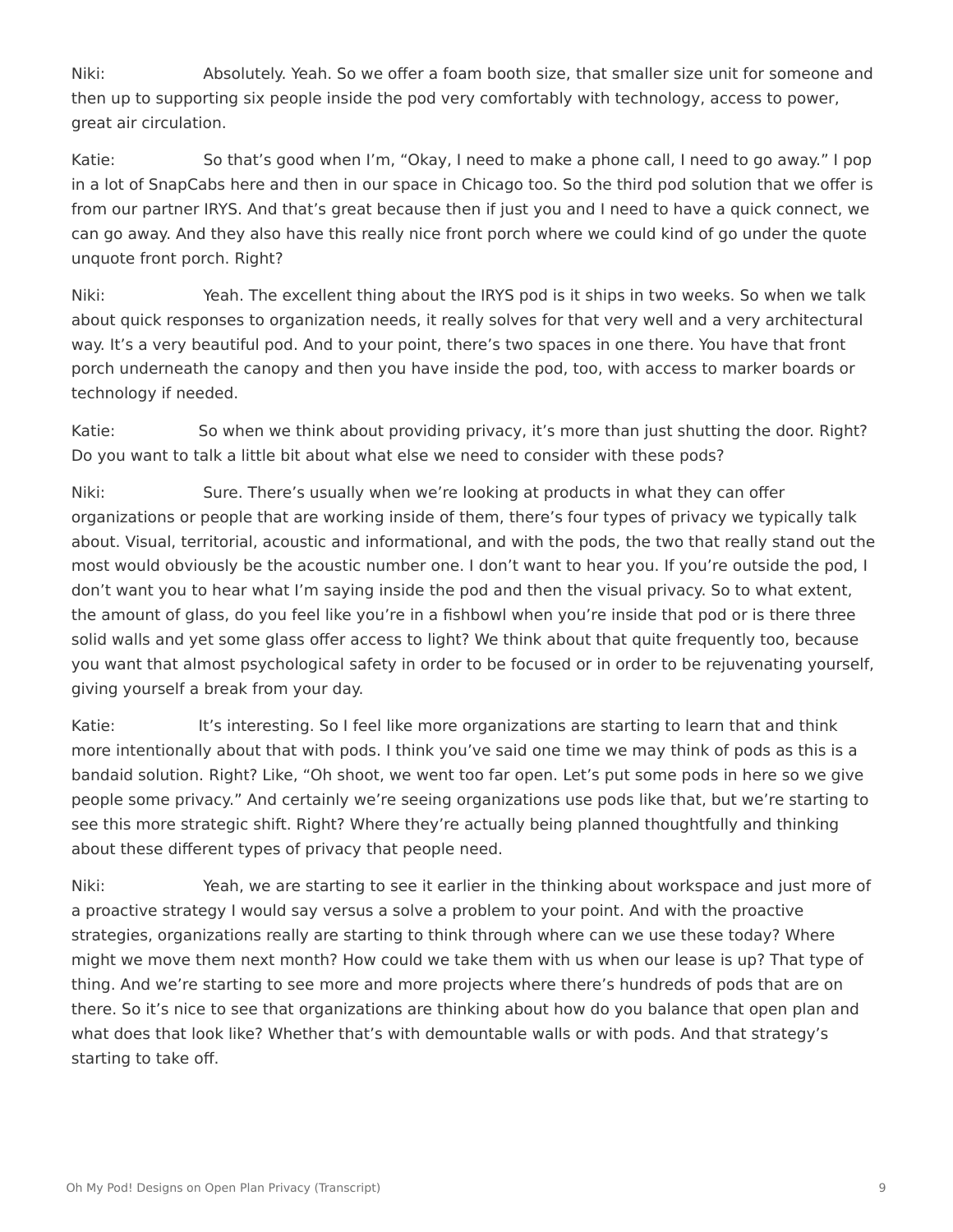Katie: There's been a lot written about the culture of pods. Right? So some of this is kind of quirky. I go in the pod at lunchtime and I eat a tuna sandwich and then the pod smells like tuna for the rest of the day. So there's been a lot of like news articles that have been written that are sort of poking fun at pods. And I'm curious, do you have any thoughts about the culture of pods? Or maybe this is even like, things organizations should think about as they're putting pods into their workplace.

Niki: Yeah, I think you're right and people are having fun with it. Right? It's something new that we're seeing over the past two years. So that aspect of it's less formal and that has been fun. So knowing what you're putting into your space again is really important. And what is that user experience? Especially here at Steelcase, right, we're offering our expertise to help design IRYS, to partner with SnapCab and share our research and insights, and the same thing with acquiring Orangebox, giving them feedback on what we know for the North American market to really create those great user experiences.

And then the third thing I would say is more around warranty and quality too, because as organizations are looking at these as flexible assets that can be used past an initial installation, what does that look like longer term?

Katie: Right.

Niki: And how you manage that asset is important.

Katie: And it feels like there's this balance too, right? If you have an organization where people are camping in these all day, maybe there's some other unmet needs that we should explore too. Right?

Niki: Absolutely. [crosstalk 00:24:27]-

Katie: Pods are a great solution, but let's make sure we're meeting all the needs of our workers.

Niki: Right. It's definitely a balance and we're definitely continuing to see this increase in demand for enclosed spaces. That's not going to go away.

Katie: That's interesting. Well, Niki, thanks so much for joining us and being here today.

Niki: Thanks for having me.

Rebecca: So when we talked to designers, they made an interesting point about pods that they should go in high trafficked areas so that people feel like they can use them and they see other people using them. And I know Katie, I talk to you a lot on video conferencing in Chicago and you use a pod a lot. Why do you think?

Katie: I do. I love my pod. I really, really love my pod.

Rebecca: You have a nice pod.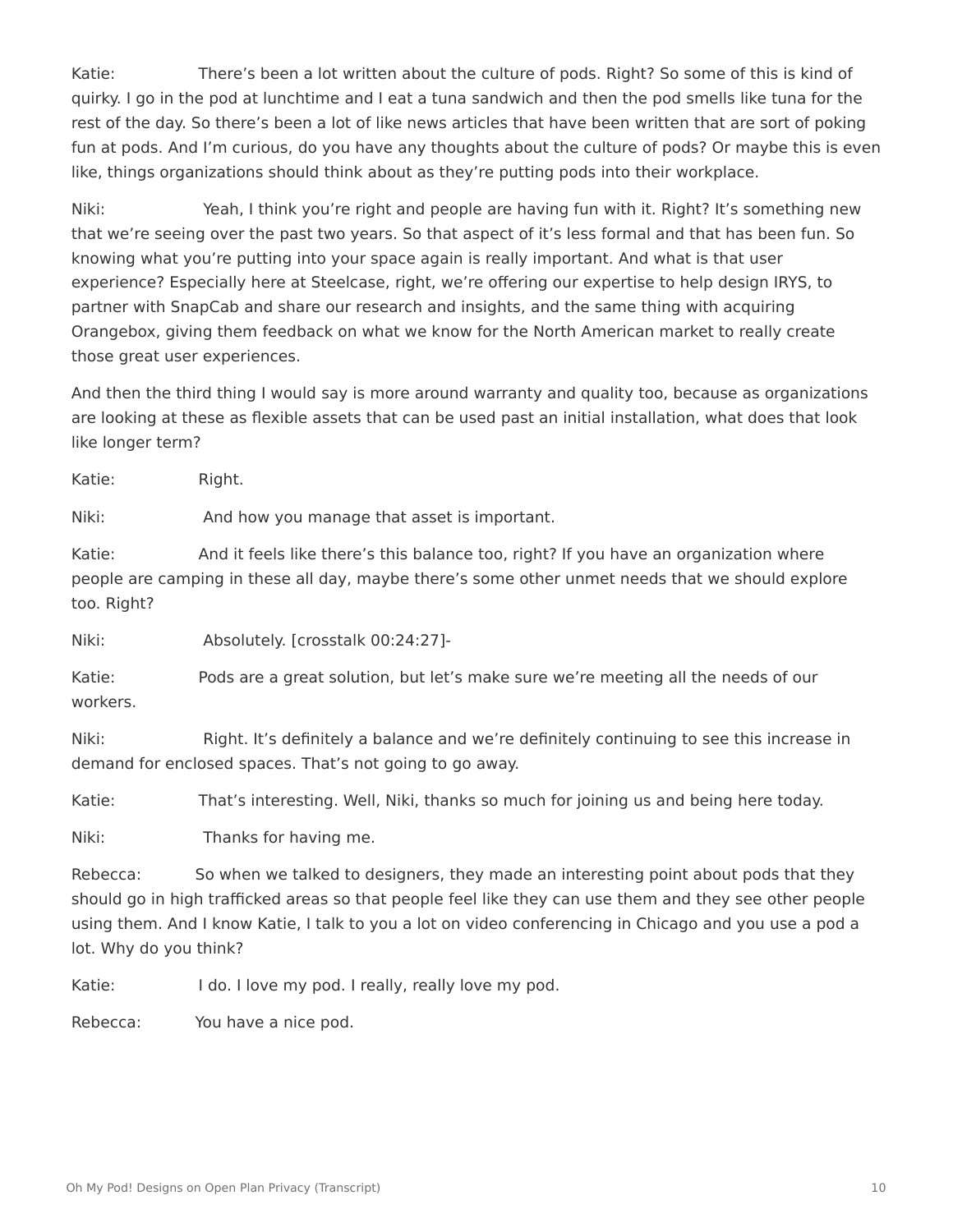Katie: I do. I have a beautiful IRYS pod and it works for me because I'm on the phone a lot with you guys here in Grand Rapids or our teams all over the world. We do a lot of videos, so people need to see me and people in the open plan that I work with in Chicago, they don't want to hear our conversations. As interesting, as exciting as they maybe. Right? So when we're on the phone, when I have those meetings, we're able to pop in the pod, shut the door. I know that it's acoustically sound. I don't feel like I'm in a fishbowl because there's good visual privacy. It's really been designed for those needs. I will say I use it a lot, but it is not my private office.

Rebecca: Okay.

Katie: Right? So you do have to share and that's the thing.

Rebecca: There's some rules.

Katie: Yeah, there are some rules. You have to set up a culture around it, right? You have to clean up after yourself when you leave. You have to not hog it and sit there all day. Right? You want to be courteous when you're using a pod.

Rebecca: That makes a lot of sense. I think you're courteous when you're using your pod.

Katie: Thank you.

### **CONCLUSION**

Rebecca: So we want to let everybody know if you want to learn more about pods or Orangebox or anything we've talked about in this episode, or if you want to listen to one of the other episodes of the Open Office Truth, please go to [steelcase.com/openofficetruth](http://www.steelcase.com/openofficetruth) where we've put everything you need. And we want to thank everybody who is included in this episode, Niki Watt, Gerry Taylor and Chris Congdon. And we want to remind you to subscribe to What Workers Want so you don't miss anything.

Katie: So this episode had a heavy focus on creating privacy with four walls and a door because sometimes you just want to shut the door. Right?

Rebecca: Right.

Katie: But our next episode is going to explore what privacy looks like when it doesn't mean four walls and a door. Why do we have all these beautiful Instagram spaces? Is that the best thing for people to sit in? And sometimes why are those spaces empty?

Rebecca: Yeah, you walk by them, no one's there. So we're going to actually hear about a new framework. It's almost a checklist where you can diagnose what's really going on in those spaces. And especially as companies spend more money and real estate on those types of spaces, you really want them to work.

Katie: Well, I can't wait to hear that. So for now, thanks everyone for joining us.